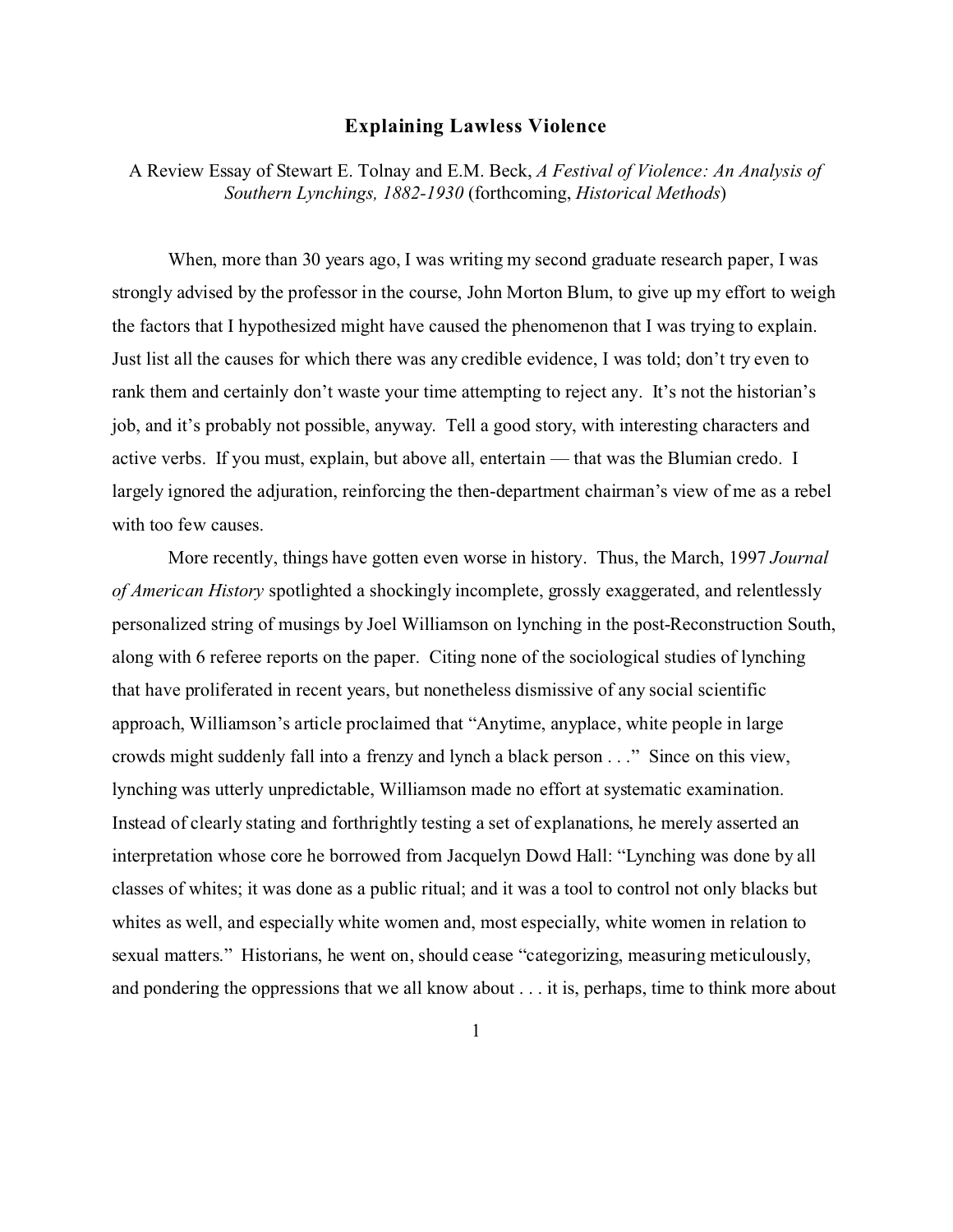the moral wars within." Piling speculation on impulse, Williamson suggested that "the real war, the essence of the conflict, concerned gender, not race, and . . . lynching and even disfranchisement, segregation, and proscription had more to do with relations between white men and white women than with relations between blacks and whites . . ." (Williamson 1997, 1228, 1247, 1251, 1253; Hall 1979, 153-57) Henceforth, if Williamson's line were followed, American history would revert to the old all-white story, blacks not even deserving a role in their own oppression — insignificant bystander-victims in the only important struggle, the white gender war. $<sup>1</sup>$ </sup>

With the discipline of history increasingly thrashing in such reactionary, unproductive spasms, those who seek logical thinking and the systematic analysis of evidence must turn more and more to historical social scientists. Thus, it was no historian who refined, deepened, and extended the existing data sets on lynching, but two sociologists, Tolnay and Beck.<sup>2</sup> Instead of contemplating their inner feelings to discover truths about lynching, they gathered evidence, crafted explicit, falsifiable hypotheses, and tested them statistically. While there may be no productive response to such self-indulgent pieces as Williamson's, but only anger, frustration, and condemnation (or, depending on one's taste, joy, appreciation, and celebration),<sup>3</sup> *Festival of Violence* conclusively undermines some theories of lynching and strongly supports others. Although their analysis of the connection of lynching with politics and law enforcement seems to me inadequate, and although they might have mined their data more fully, Tolnay and Beck's solid advances and laudable example have brought us closer than we have ever been before to the truth (to use a word currently scorned by many historians) about lynching.

Take, for example, Williamson's notion that the reason white men lynched African-Americans was to demonstrate to white women that they must defer to white men if they wanted to be protected from black beast/rapists, as well as that any white woman who breached the sexual color line would only be condemning her black lover to torture and death. Eschewing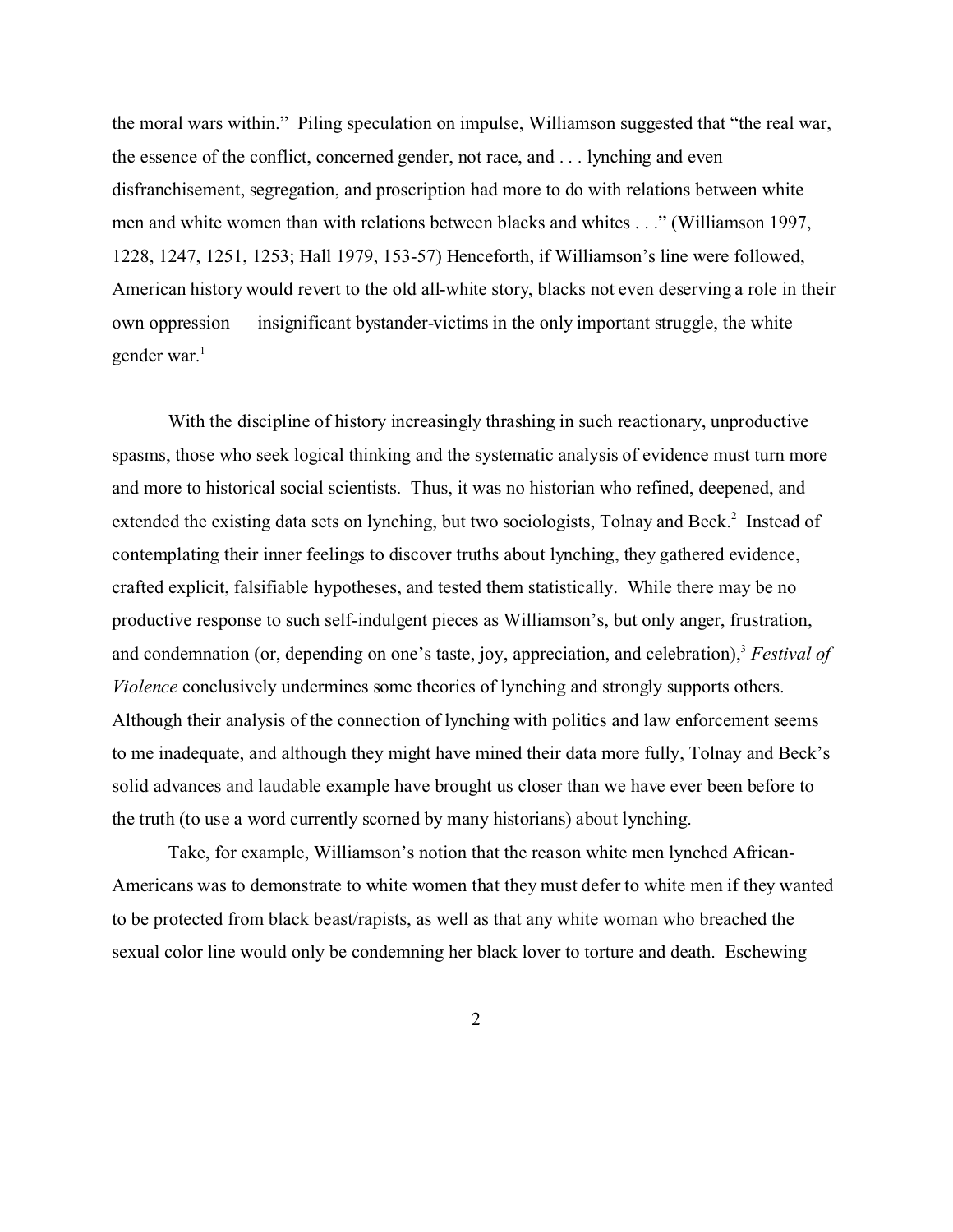speculation, Tolnay and Beck test the view that lynching was inextricably bound to rape or other sexual behavior by simply counting the number of times that various reasons were publicly offered as justifications for specific lynchings. The mind-numbing amount of combing through sources that no doubt went into the chief summary table was well worth the effort (48). Accusations of sexual assault or other violation of sexual norms were made in only a third of the lynchings of blacks by whites in the South from 1882 to 1930. By contrast, murder was cited in 37 percent of these lynchings, and other non-sexual assaults, in another 10 percent . In fact, allegations of sexual assault were involved in a larger percentage of the 148 cases in the Deep South in which blacks were lynched by black or integrated mobs than in the 2314 instances where blacks were lynched by white mobs. (97) If Williamson had looked at the available data in Tolnay and Beck's book or any previous systematic account of lynching, instead of putting a trendy hyper-feminist twist on the propaganda of the turn of the century racist radicals, he could never conscientiously have offered his conjecture as a possible hypothesis. This data by itself shows conclusively that lynching was primarily about black-white relations, not white gender relations.

Nor was lynching a substitute for more formal trials and punishment, for when other important control variables are introduced into time-series and cross-sectional Poisson regressions, there is no statistically significant relationship between legal executions and lynchings of blacks. Lynching was not rough popular justice for increasingly unruly blacks unshackled from the social controls of slavery, as late nineteenth century southern whites often charged. Such a theory, which Williamson sometimes appears to give some credit to, is disproven by Tolnay and Beck's sophisticated statistical analysis. (104-11)

Before he put forth his gender war interpretation of lynching, Williamson, with equally little evidence, proposed an economic/psychological/scapegoat theory. White small farmers, threatened by the depression of the 1890s with loss of control of their property and therefore control of their lives and families, punished the symbol of uncontrolled passion, the black rapist,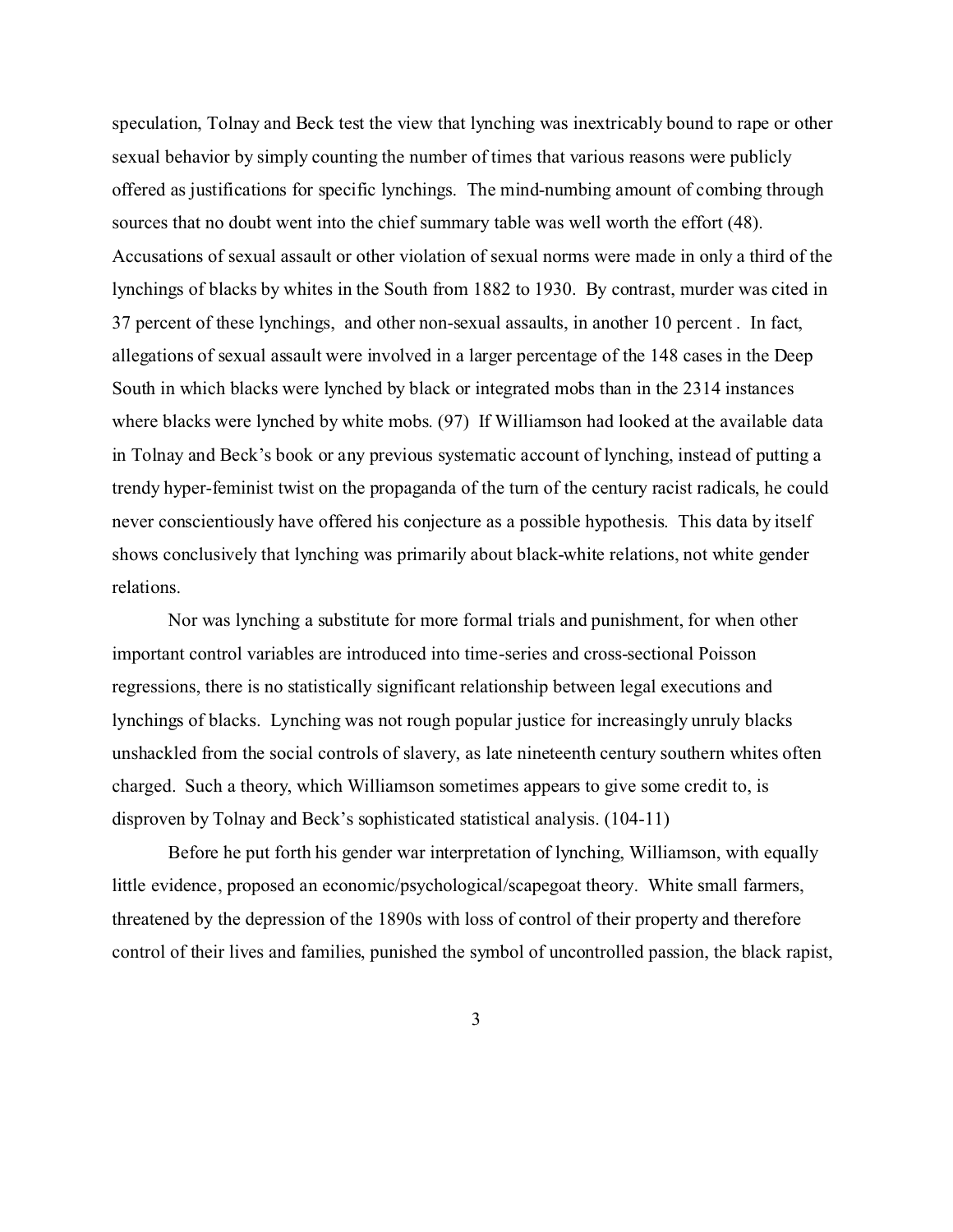as a means of fictively slaying the demon within themselves. (Williamson 1984, 305-23) In this Williamson view, lynching served as a means of reassuring economically shaken white men that they were still in charge at home and in society, rather than as a method for disciplining white women directly.<sup>4</sup>

Tolnay and Beck's data support the economic underpinning, at least, of Williamson's loose theory. Although several previous scholars asserted that there was a negative correlation between cotton prices and lynching, no one until now has run a sufficiently sophisticated statistical procedure to guarantee that the apparent correlation was real, and not the product of other variables. When cotton prices were low, there were more lynchings, especially before 1906, and the cotton belt was prime lynching territory, even controlling for the fact that there were larger numbers of African-Americans there. Lynching was also seasonal, peaking in the summer, when the demand for farm labor was especially heavy, and dropping markedly in the winter, when fields lay fallow.

Tolnay and Beck's gloss on these facts is socioeconomic, not psychosexual. What they describe as the legacy of the slave plantation -- white racism and a one-crop agriculture dependent on black labor -- weighed most heavily in cotton regions.<sup>5</sup> Racial conflict over labor control became fiercer when profit margins shrank, and the pervasive racism of the Black Belt enabled whites to use violence as a means of social control, with even less restraint than in more temperate regions. (157-60)

Is there a way to choose between these two glosses on the cotton price/lynching correlation? Although Tolnay and Beck do not directly address this question, their data potentially allows one. For the purposes of their larger analysis, the sociologists consider a lynching a lynching. That is, they do not subdivide lynchings into those purportedly the result of rape, those supposed to have been responses to murder, etc. But their data set is rich enough to allow a test between the psychosexual and social control hypotheses. If labor discipline was the predominant motive for lynchings, and such discipline could be conveyed by a lynching, no matter what the alleged offense, then one would expect to see similar temporal patterns of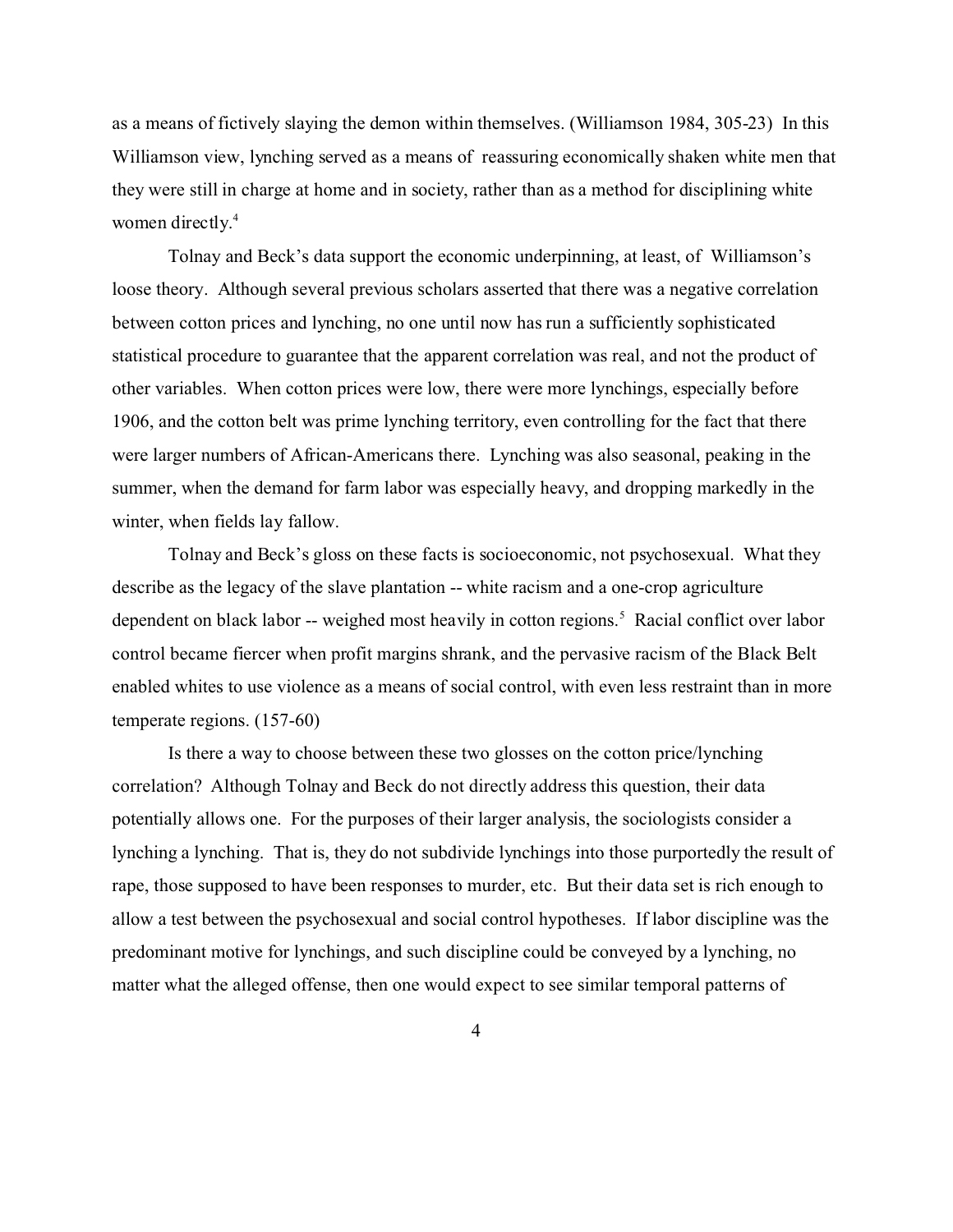lynching for sexual and non-sexual "offenses." For instance, the proportion of lynchings for rape to lynchings for murder should have been roughly the same in the depression of the 1890s as throughout the period from 1882 to 1930. The seasonal pattern, however, should have been different. If the labor control theory is correct, then lynchings for trivial offenses should have been concentrated in the summer, for such "reasons" as "injuring livestock" or "unruly remarks" might have been flimsy excuses for providing an example to keep African-American laborers in line when they were most needed on the plantation. Williamson's psychosexual thesis, on the other hand, would predict a concentration of lynchings for rape during the agricultural depression, and a random pattern of reasons over the course of each year. Without such data, the choice between such hypotheses would be purely a matter of taste.

Like most historians today, Williamson scorns politics; Tolnay and Beck just disconnect politics from policy. Thus, their chapter on politics and lynching suffers less from small errors of fact<sup>6</sup> than from a fundamental failure to consider how politics may have affected law enforcement.<sup>7</sup> It is quite puzzling that the authors of a book about spatial and temporal variations in lawless violence never seriously consider that officials in some areas and at some times might have been more willing to suppress lynching than police at other times and places.<sup>8</sup> In particular, most Republican and Populist officials, whose election was usually at least partly dependent on African-American votes, no doubt tried harder to protect blacks from lynching and overtly political violence than Democratic officials in areas of similar social composition did. Moreover, blacks were less of a threat to whites after disfranchisement (which also virtually eliminated political parties other than the Democrats), but lacking the franchise, they were also more vulnerable, because sheriffs then had few or no black votes to lose if they allowed lynchers free rein.

These considerations undermine Tolnay and Beck's dismissal of the "political threat" hypothesis. Blacks were not only threats before disfranchisement; they were also possible allies of white politicians. When Republicans, Independents, or Populists posed a major danger in a county, Democrats typically responded by race-baiting, intimidating voters or opposition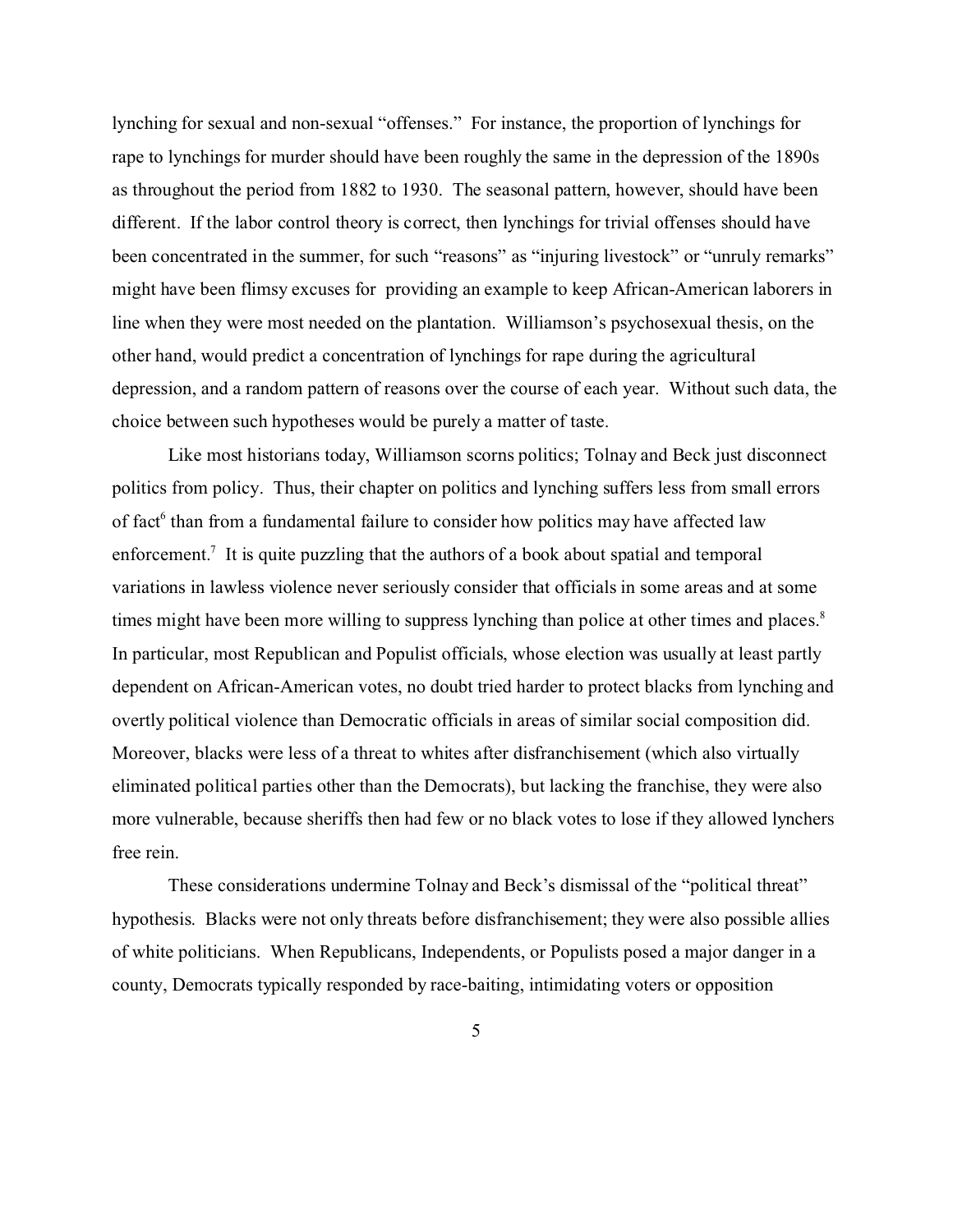politicians, and using fraud or violence. Opposition failure was often accompanied or succeeded by anti-black violence. On the other hand, when the opposition succeeded in electing local officials, and those officials managed to stay in office, blacks were presumably safer. Thus, instead of testing linear models relating political competition to lynching, Tolnay and Beck should have tested well-thought-out models containing thresholds, which would predict that lynching would increase as party competition heated up, and increase further if, after a close election, the Democrats won, but that it would decrease after an opposition victory.<sup>9</sup> Furthermore, while the overall expected correlation between disfranchisement and lynching is unclear, the removal of African-Americans as a political force ought to have increased the correlation between socioeconomic determinants and lynching. Before disfranchisement, politics was perhaps an intervening variable in a developmental sequence; afterwards, there was no political prism between social forces and lynching, potentially diffracting those forces in complicated ways. Such considerations suggest testing a model containing both political and socioeconomic factors, properly specified, for the period before disfranchisement in each state, and comparing the coefficients with those for the period after disfranchisement. If the hypothesis is correct, then the relationships between social factors and lynching should be stronger after disfranchisement than before.

Law enforcement concerns also underline a fundamental difficulty in any data set that records events only if they occurred: we do not know the probability of the event unless it was 100 percent. In particular, Tolnay and Beck do not examine potential lynchings that were prevented by law enforcement officials. Although such information would be particularly difficult to obtain, there is at least one time series, unfortunately beginning only in 1914, that contains evidence of lynchings prevented, which passed the number of persons lynched in 1920 and continued to exceed it thereafter.<sup>10</sup> (See Hall 1979, 235) If it were possible to extend this data set back into the period before disfranchisement, it would allow a particularly good test of what might be called the "political control" hypothesis. The thesis would predict that Republican or Populist or Independent sheriffs would be much more likely than Democratic

6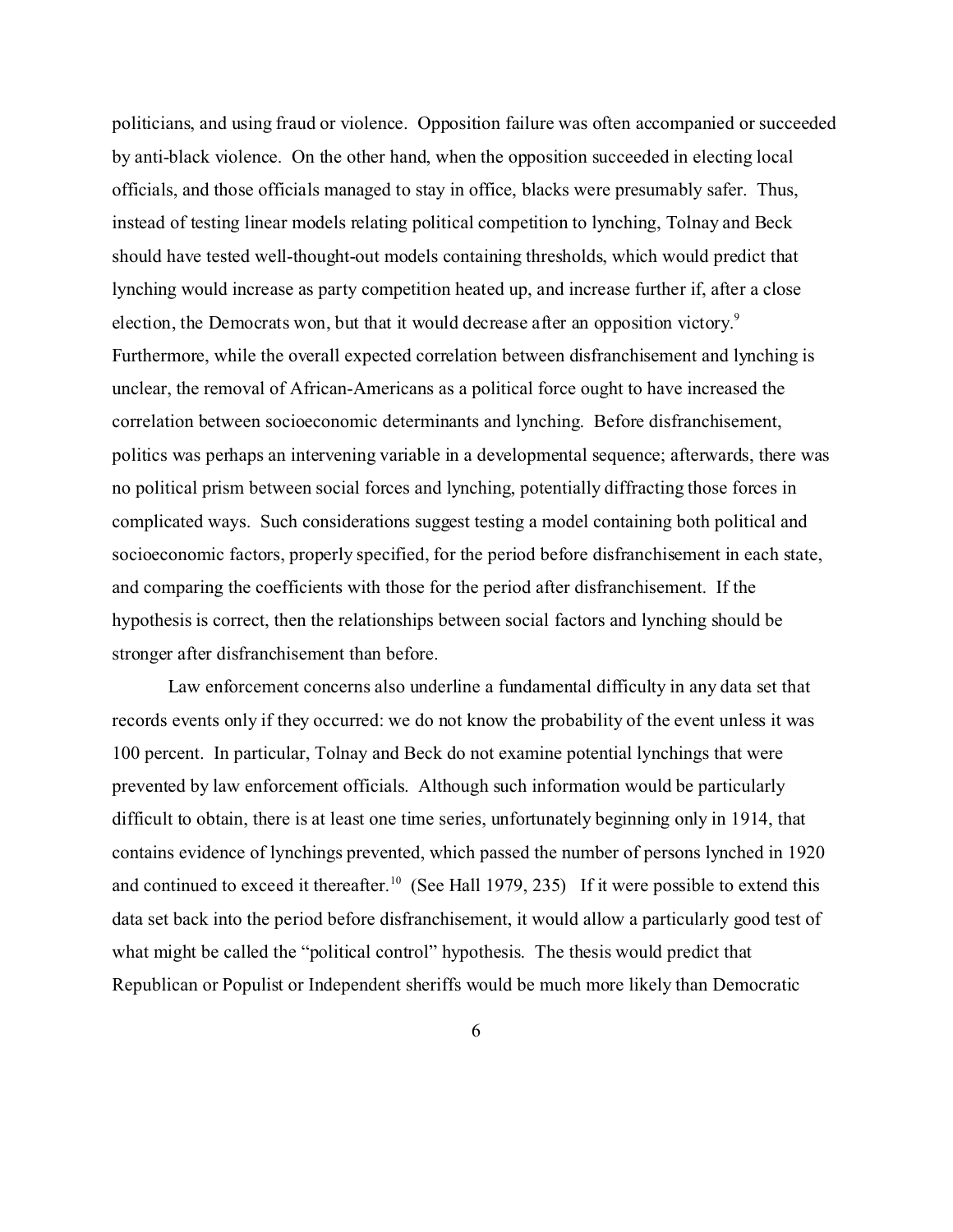sheriffs in areas of similar social composition to quash possible lynchings. Another possible test of the political control thesis would be whether lynchings for non-capital offenses (everything except rape and murder during that period) were concentrated in areas controlled by Democrats and in the period after disfranchisement, the thought being that opposition politicians dependent on black votes would be particularly likely to suppress violence against blacks for relatively trivial "offenses." It is instructive that four mob murders of African-Americans that Tolnay and Beck (21) describe in detail and which were in retribution for "insolence," arguing, using sarcasm, and failing to pay 10 cents in interest on a debt, all took place after disfranchisement or in the midst of a disfranchisement campaign.

It is possible, of course, that the political threat and political control theses will not be borne out by the data in properly specified models. In fact, post-1880 lynchings were not generally attributed to political causes. Any connections during that period between politics and lynching, like the ones between economics and lynching that Tolnay and Beck prefer, were only indirect. Thus, the political threat hypothesis suggests that racial strife in politics created a climate in which anti-black violence was more likely, or that politics was the latent, but not the immediate cause of a symbolic, cautionary murder, while the political control hypothesis states that the relationship between law enforcement officers and the black electorate encouraged or discouraged lynching. In neither case is politics considered the possible *direct* cause of lynching.

It is far different with the much greater violence of Reconstruction, which was overtly and unquestionably the result of politics. In a six-month period in 1868 in Louisiana, Democrats slaughtered nearly half as many black and white Republicans as were lynched in the whole South in the fifty years after 1882. During and shortly after the 1874 election campaign in Vicksburg, Mississippi, Democrats killed three times as many African-Americans as in the South during the 1920s. Over Easter weekend, 1873, Democrats massacred more blacks in the tiny hamlet of Colfax, Louisiana, than were lynched in the South in any year after 1881. (Trelease 1971, 135; Foner 1988, 558; Tunnell 1984, 192; Tolnay and Beck 1995, 271-72) Why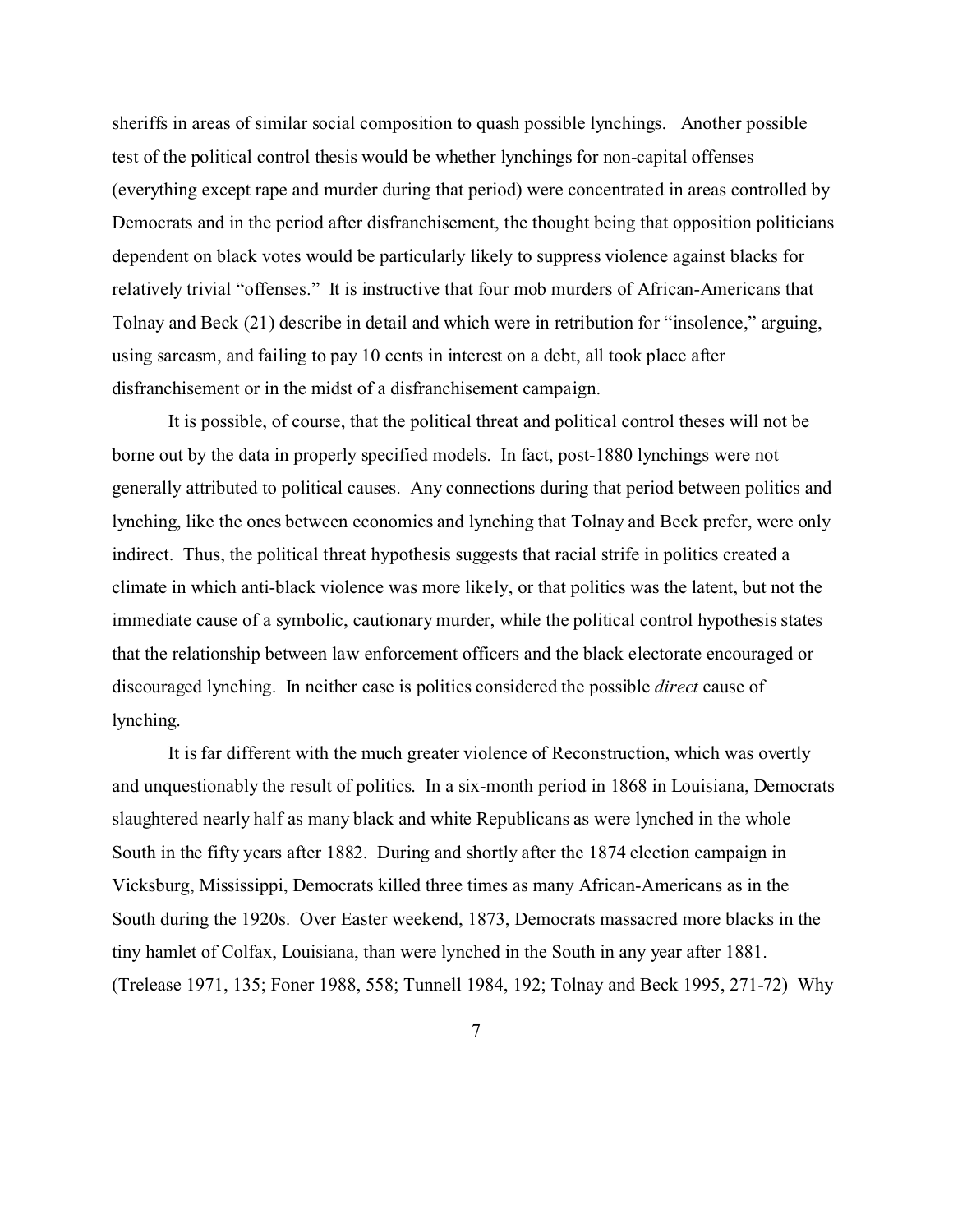is such violence less well-known to the public and less studied by scholars than the lynching violence $?$ <sup>11</sup>

I suggest that there are four reasons: First, twentieth century Americans don't like to believe that partisan politics and racism are intertwined, and nineteenth century southern white Democrats had a strong interest in downplaying that connection, for fear of strengthening sentiment for federal intervention. Thus, to the extent that Reconstruction violence is mentioned, it is attributed to the Ku Klux Klan, the Redshirts, the Knights of the White Camelia, or similar groups, which were, in fact, only the Democratic party in costume. Second, Reconstruction violence is no puzzle, and the sources are not so good as those about lynching. It is not difficult to discern the motives and sometimes, the identities, of the Reconstruction violators, but it is often impossible to discover how many people they killed. As a scholarly topic, Reconstruction violence is thus both too easy and too hard. Third, violence probably seemed less shocking to the nation during Reconstruction than it did later because the mass carnage of the Civil War was so close. Every northern and southern town had lost sons, often many of them. A few hundred obscure murders of unknown men in places far away, not well reported, may not have seemed particularly horrific, especially since Reconstruction murders were generally businesslike, private, and quick, not the huge public spectacles, the dramatized tortures of some later lynchings.<sup>12</sup> Fourth, sex sells. Reconstruction violence was nearly asexual, and while post-Reconstruction lynchings had much less to do with sexual matters than contemporary apologists for lynching claimed or than Williamson and other historians like to imagine, allegations of rape or other sexual impropriety were involved in several hundred lynchings. And America's fascination with sex is as well known as her puritanism. Thus, post-1880 lynching may not have been very political – we don't really know yet – but in sheer numbers, as well as in public significance, 19<sup>th</sup> century violence against African-Americans was predominantly due to political causes.

Lynching began to decline after 1900 and did so especially precipitously after 1920.<sup>13</sup> Why? Like the muckraking historians and social scientists of the early twentieth century who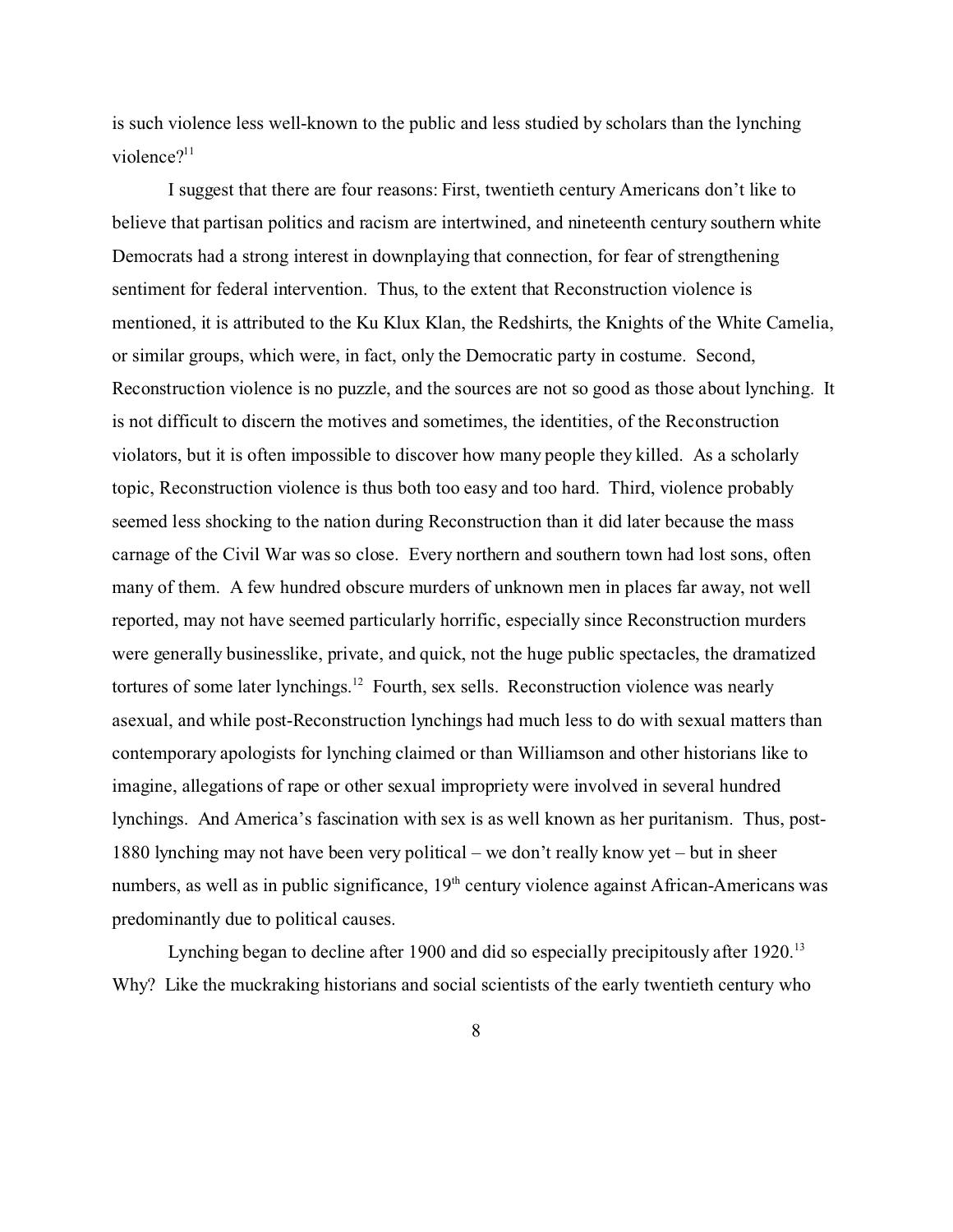derided the role of ideas and institutions, finding crude self-interest behind every action or trend, but unlike the"new institutionalist" sociologists (Evans, Rueschmeyer, and Skocpol 1984), Tolnay and Beck dismiss anti-lynching reformers' agitation and the passage of laws guaranteeing protection for prisoners as epiphenomena, and increased black resistance as ineffective. They do not test such explanations statistically. Instead, they settle on the response to black migration as the only important cause of the fraying of the rope. According to this view, white elites, fearful that more of their African-American labor forces would join the Great Migration northward, and believing that lynching drove some to leave, frowned on the practice, and it slowed markedly in the 20s. How the white elite effected its new goal, the sociologists do not say, commenting only that they were "somehow able to reduce the number of black lynch victims." (230) As support for their migration hypothesis, Tolnay and Beck cite little direct qualitative evidence, relying on statements by NAACP Executive Secretary and lynching detective Walter White. Principally, they offer two cross-sectional regressions, one for the 1910s and one for the 1920s.

These regressions necessarily exclude explanations that vary across time, but not from county to county, or at least those whose variation from area to area is difficult to measure. Thus, county-level regressions cannot test whether southern white officials in the 1920s quelled lynching in order to fend off the very real threat of federal anti-lynching legislation; or whether statewide laws, forceful law and order governors, or efforts by such groups as the NAACP or the Commission on Interracial Cooperation helped to bank the lynch-fires; or whether an increasingly "modern," bureaucratized southern governmental system gradually suppressed irregular, extra-legal violence. While it is possible that notable state-level efforts, such as those by Virginia and Kentucky governors in the 1890s, could be represented by "dummy" variables with the same value for every county in a state, or that urban percentages or variations in county expenditures might be taken as proxies for "modern" law enforcement attitudes, such solutions are not altogether satisfactory. The point here is that particular methods may rule out certain classes of explanations by fiat.

9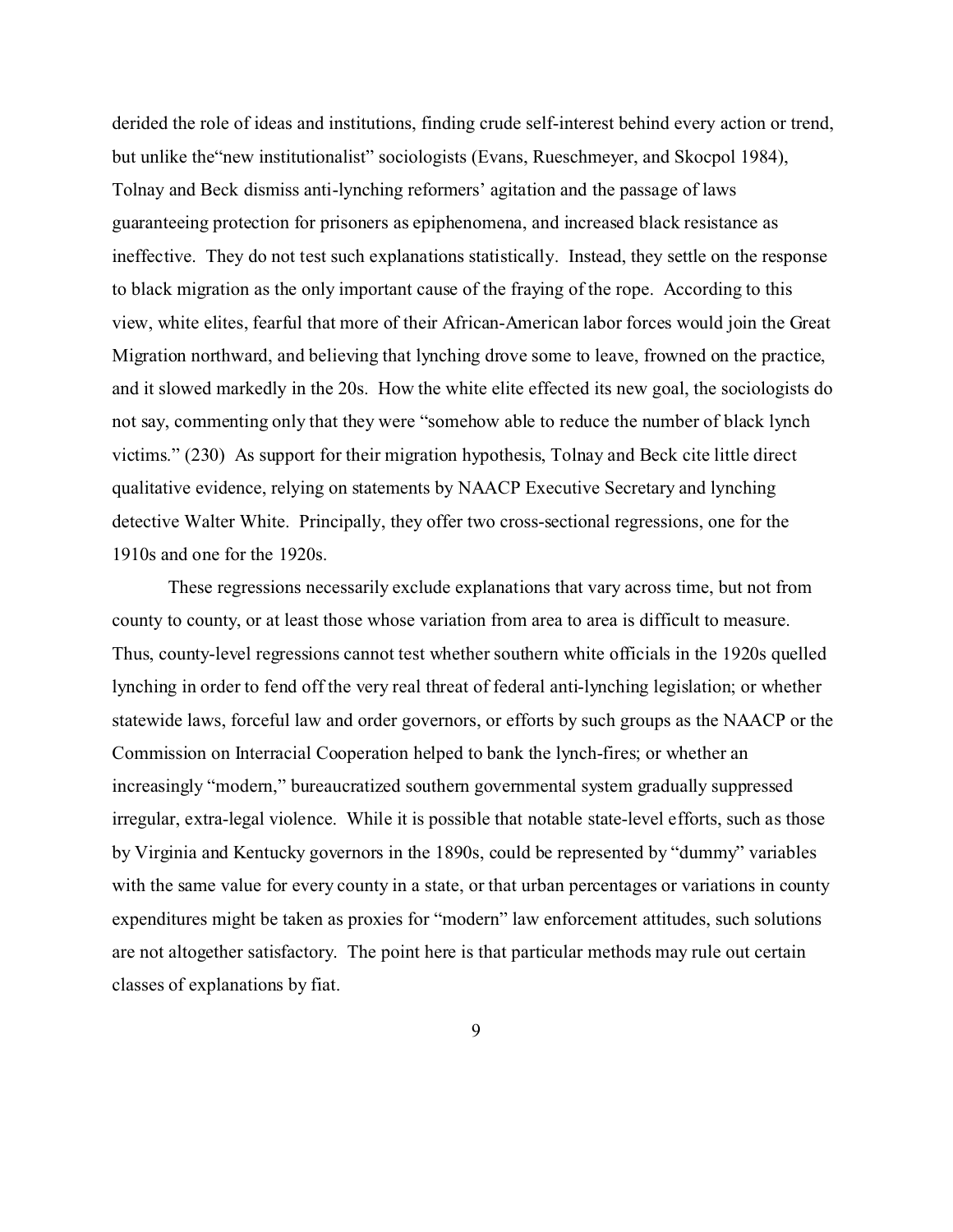Tolnay and Beck's operationalization of the county-level regressions on the decline of lynching is also questionable. Although they speak of explaining "*reductions* in the level of racial violence" from one period to the next (224), in fact they only measure variations from county to county in the *levels* of lynching in the 1910s and 1920s. Thus, they must assume that the propensity for violence was the same in every county, if one controls for the variables that they included in their equations. But if they had used *changes* in lynching from earlier decades as the dependent variables of interest, they would have automatically controlled for every county-level influence on the lynching rate except those, such as migration, that changed from decade to decade. This would have allowed a cleaner test of their hypothesis, for it seems more logical to predict the rate of change in lynching in each county from the rate of change in the county's black population, rather than the level of lynching in each county from its rate of change in population. If Tolnay and Beck had acted here a bit more like historians, who are particularly attuned to explaining change over time, and a bit less like social scientists, who tend to seek timeless general rules, then their analysis of this matter might have been more convincing.

Arguments with or between such cultural historians as Joel Williamson are often futile, because such historians do not seem to prize clarity, to believe in fairly evaluating all explanations, or to risk their claims against the evidence. By contrast, one can argue with historical social scientists such as Tolnay and Beck over exactly how a model should be specified or operationalized, and how data should be interpreted. Misunderstandings can be eliminated, improvements suggested, disagreements narrowed or terminated, and the number of causes limited. Increasingly, it is up to painstaking, thoughtful, methodologically sophisticated social scientists like Stewart Tolnay and E.M. Beck to save history from its disciplinary vagaries.

10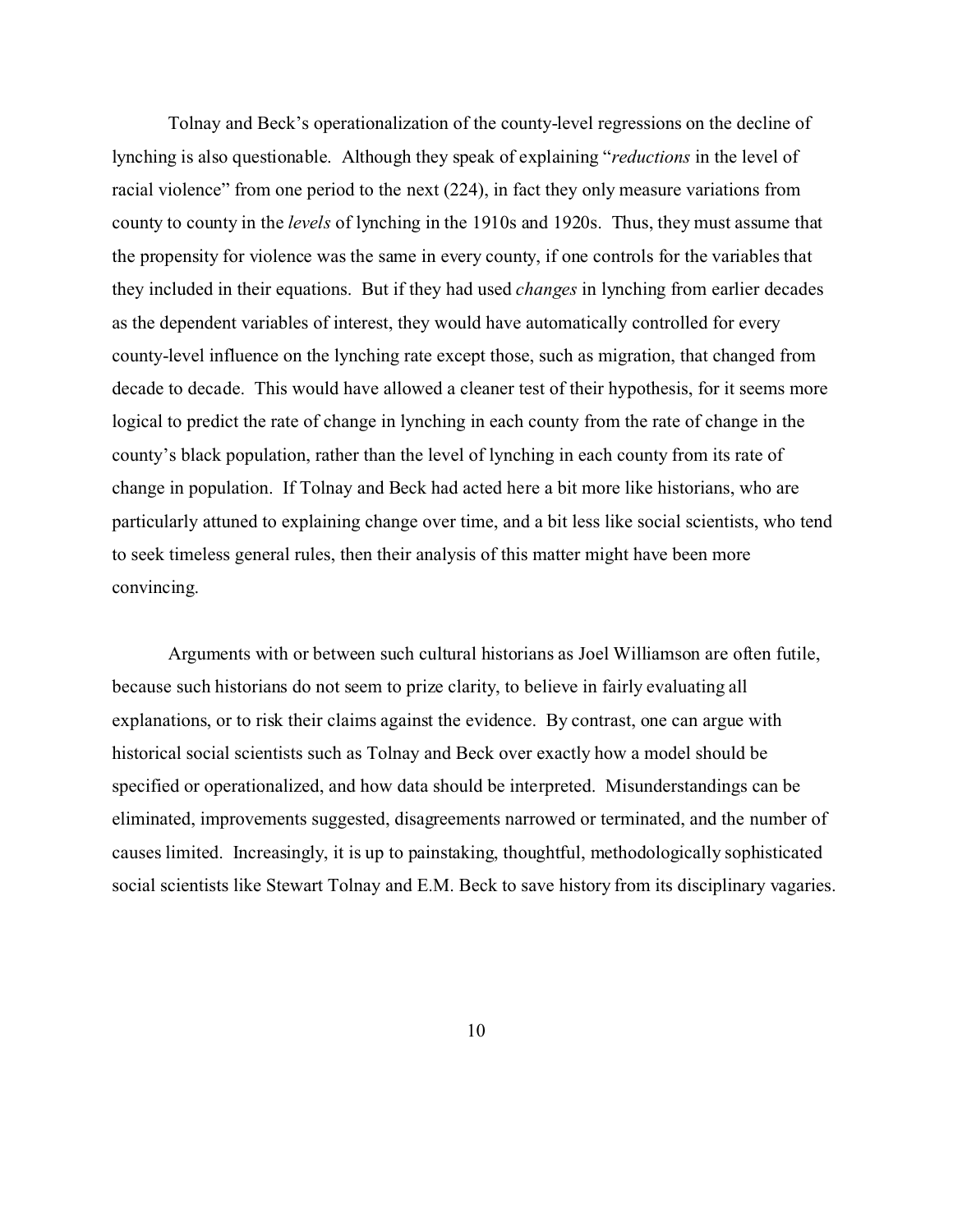## **References**

Brundage, W.F. 1993. *Lynching in the New South: Georgia and Virginia, 1880-1930*. Urbana and Chicago: University of Illinois Press.

Dollard, J. 1937. *Caste and Class in a Southern Town*. New Haven, Connecticut: Yale University Press.

Evans, P.B., D. Rueschemeyer, and T. Scocpol, eds. 1984. *Bringing the State Back In*. Cambridge, Eng.: Cambridge University Press.

Foner, E. 1988. *Reconstruction: America's Unfinished Revolution, 1863-1877*. New York: Harper and Row.

Hall, J.D. 1979. *Revolt Against Chivalry: Jessie Daniel Ames and the Women's Campaign Against Lynching*. New York: Columbia University Press.

Hovland, C.I., and R.R. Sears. 1940. "Minor Studies of Aggression: Correlations of Economic Indices with Lynchings." *Journal of Psychology*: 301-10.

Trelease, A.W. 1971. *White Terror: The Ku Klux Klan Conspiracy and Southern Reconstruction*. New York: Harper and Row.

Tunnell, T. 1984. *Crucible of Reconstruction: War, Radicalism and Race in Louisiana, 1862-*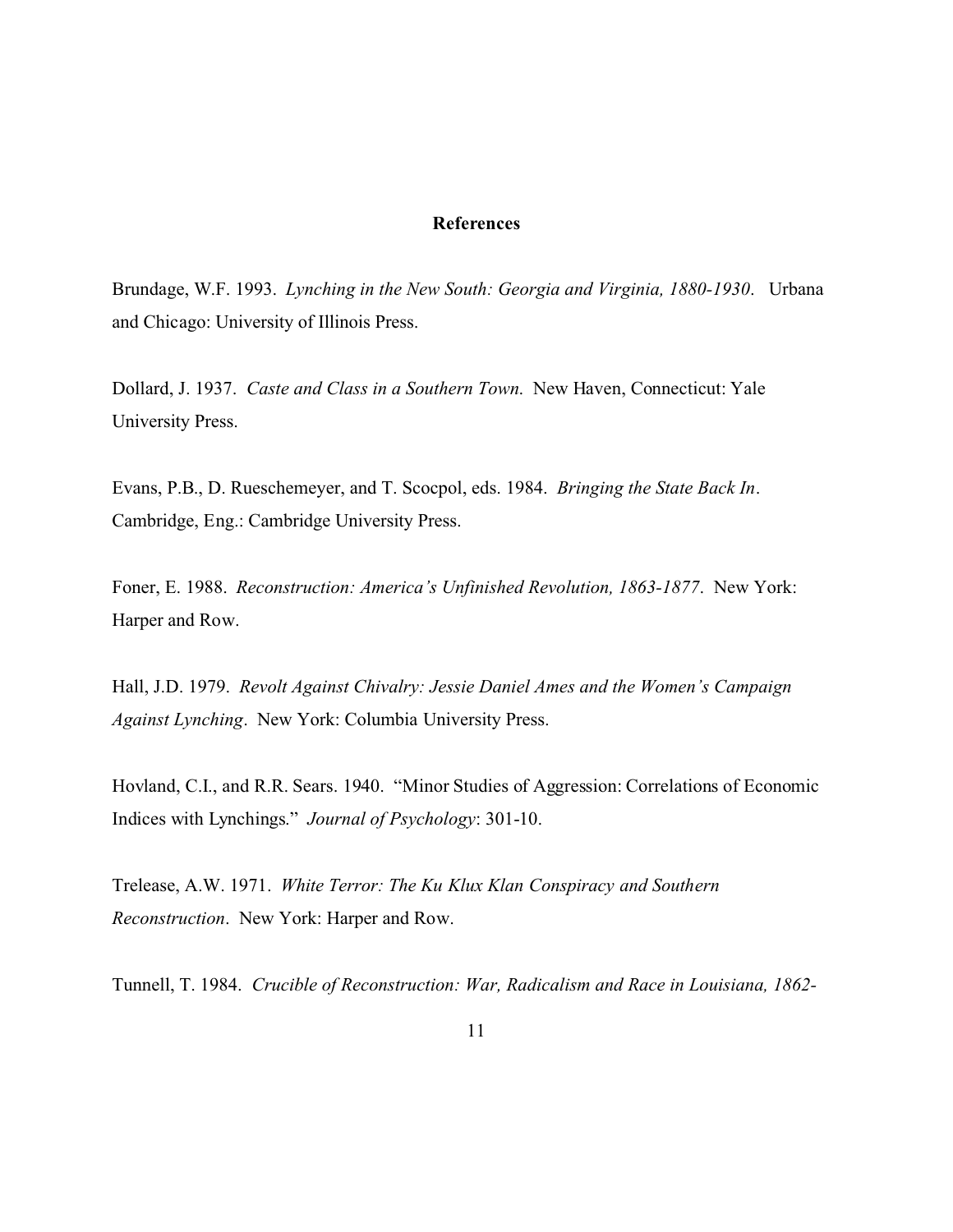*1977*. Baton Rouge and London: Louisiana State University Press.

Williamson, J. 1984. *The Crucible of Race: Black-White Relations in the American South Since Emancipation.* New York: Oxford University Press.

- - - - - - . 1997. "Wounds Not Scars: Lynching, the National Conscience, and the American Historian." *Journal of American History*. 83: 1221-53.

Wright, G.C. 1990. *Racial Violence in Kentucky, 1865-1940: Lynchings, Mob Rule, and "Legal Lynchings"*. Baton Rouge and London: Louisiana State University Press.

## **Endnotes**

1. Hall actually treats lynching as primarily a racial phenomenon, she shows a careful appreciation for social scientific studies of it, and she stoutly rejects as myth the view that lynching was always concerned with actual rapes of white women by black men. (Hall 1979, 129-57)

2.Even the most careful empirical work on lynching by historians (Wright 1990; Brundage 1993) lacks the rigorous hypothesis testing that sociologists, more statistically competent, can perform.

3.It is notable that, to be generous, only two of the 21 published letters to the editor about Williamson's article contained any criticism of the substance of his piece, and none mentioned any social scientific works on the subject. See *Journal of American History*, 84 (1997), 748-65. .

4.In fact, although he nowhere acknowledged it, Williamson was here adopting something very close to Hovland, Sears, and Dollard's "frustration-aggression" theory (Hovland and Sears 1940; Dollard 1937, 315-63). Thus, whether he knew it or not, Williamson was a captive of nowdiscarded social scientific theories.

 Williamson also joined this economic with a more purely psychoanalytical view. Victorian southern white men, he hypothesized, were guilt-stricken about having sex with white women,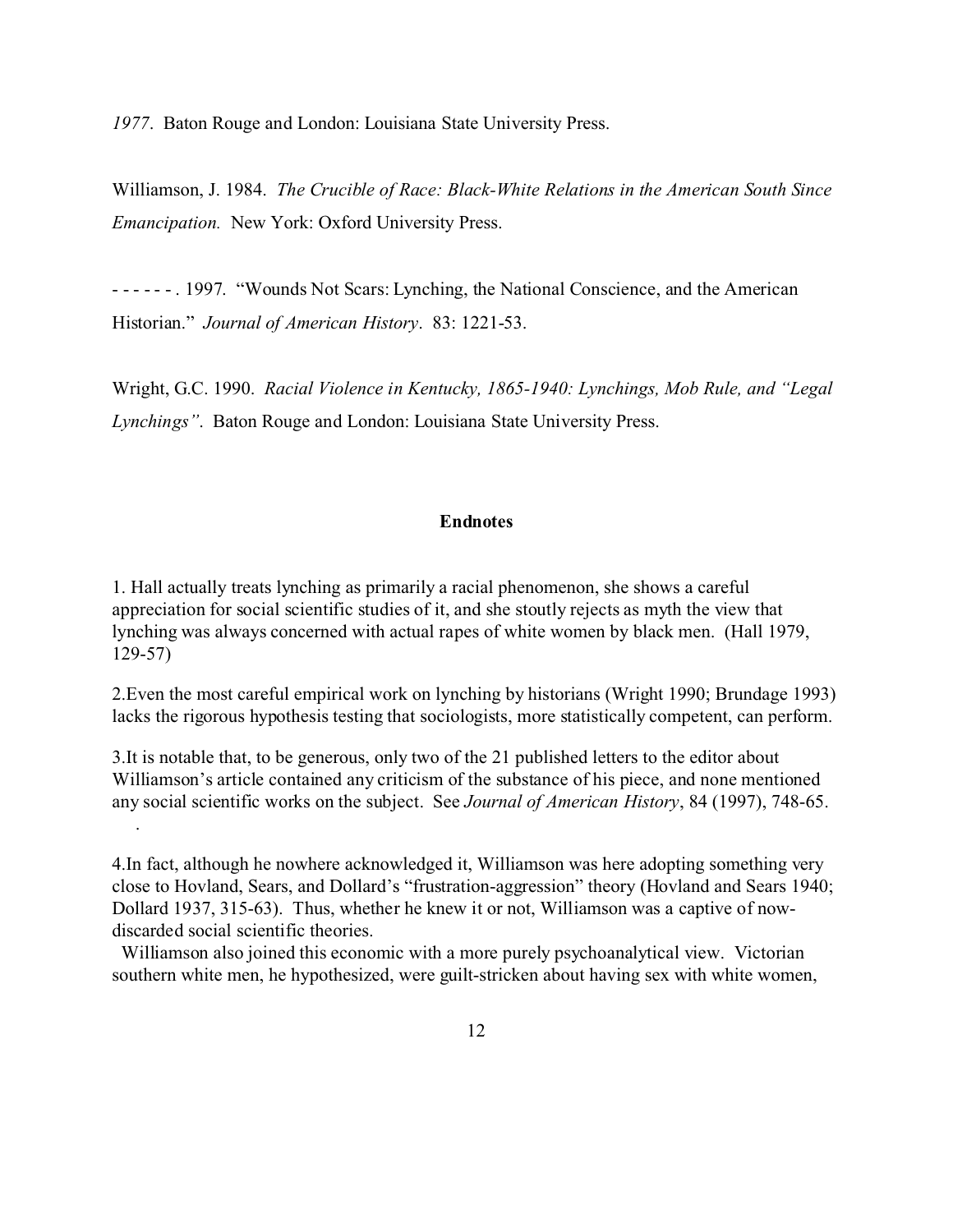whom they believed should never be lowered from their pedestals. African-Americans, white men thought, suffered from no such prudish misgivings; in particular, black men felt no inhibitions about having sex with white women. In a mixture of envy and a desire to punish aberations from "normal" moral feelings, therefore, white men were driven to lynch black men. Such a theory, if testable at all, requires different documents than Tolnay and Beck examine.

5.They might also have noted the legacy of one-party politics, aristocratic extremism, and a particularly pronounced socioeconomic gap between the races.

6.For instance, Henry Cabot Lodge was a member of the House, not the Senate, when he introduced the "Force Bill" in 1889; that bill affected registration and fraud, not voting *per se*; and the bill's timing had little direct effect on the Populists, who held their founding convention after its defeat. (178)

7.This is not merely a disciplinary bias, for some of the first sociologists who studied lynching emphasized the importance of inhibitory legal institutions on its level. (Brundage 1993, 9)

8.In fact, they often simply assume that law enforcement officials were virtually unanimous in being willing to allow lynching. (207)

9.They remark (193-94, 197) that they tested other models, perhaps along this line, but they do not describe them and do not give any results. A proper test of such models would require data on which party controlled the sheriff or other law enforcement officer in each area, which may not be adequately proxied by the returns from gubernatorial or presidential elections. For instance, Populists and Republicans often fused on local tickets, with representatives of each party taking some places on a common electoral ticket. In a few cases, notably in Mississippi from 1875 to 1890, Republicans and Democrats fused on some local tickets.

10.They do briefly discuss the data, which they believe, no doubt correctly, is of "questionable accuracy." (203) But is it worse than assuming that the probability of an unsuccessful attempt at lynching was the same everywhere?

11.Wright (1990, 1-10) emphasizes political reasons for lynching in Kentucky, where the rate of killings of blacks by whites from 1865 to 1880 exceeded that in the last two decades of the century, as it probably did throughout the South.

12.The widespread publicity and outrage in the North over such urban "race riots" as those in New Orleans and Memphis in 1866, which were reported almost like Civil War battles, indicates the importance of reporting in determining the attention given by the public, as well as by later historians, to violent acts.